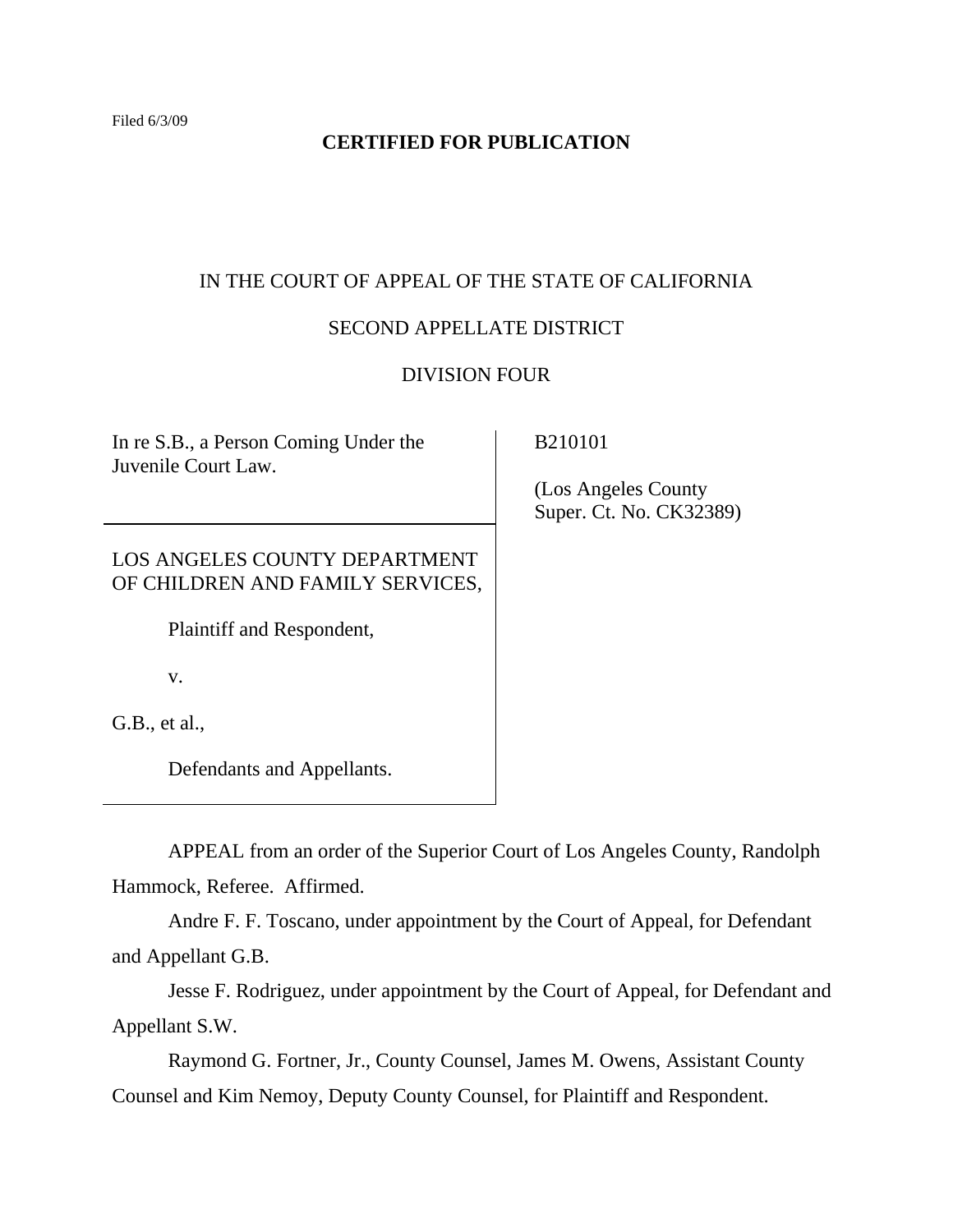This is the third appeal in this matter raising the issue of compliance with the notice requirements of the Indian Child Welfare Act (ICWA) (25 U.S.C. §1901 et seq.). After the second remand based on inadequate notice, the trial court expressly asked parents' counsel to review the notices and voice any objections. Counsel raised no objection, and even after a lengthy continuance to permit careful review of the record, mother's attorney asserted she was not an expert on ICWA notices and did not feel competent to assess whether the notices were sufficient. Yet after the delay of another appeal, the parents, through appellate counsel, again argue deficient ICWA notice.

We conclude notice was adequate in this case and affirm the order terminating parental rights. We also state our view that counsel for the parents share responsibility with the Department of Children and Family Services (DCFS) and minor's counsel to advise the trial court of any infirmities in these notices in order to allow for prompt correction and avoid unnecessary delay in the progress of the dependency case.

#### **FACTUAL AND PROCEDURAL SUMMARY**

This case involves S.B., the youngest child of mother S.W. and father G.B. S.B. was declared a dependent child, as his elder siblings had been before him. The court ordered S.B. and his older sibling, G.B., into a permanent plan of foster care with a goal of adoption. On appeal, mother challenged these dispositional orders, claiming the Department of Children and Family Services (DCFS) failed to comply with the ICWA notice requirements. DCFS conceded notice was not proper, and in an opinion filed on December 16, 2005 (*In re* [*G.*]*B*., B182116 [nonpub. opn.]), we reversed the orders and remanded for compliance with ICWA.

On remand, the juvenile court continued the matter so DCFS could provide proper ICWA notice. Notice was mailed to various tribes. In March 2007, the court held a combined hearing on father"s petition seeking custody or reunification services (Welf. & Inst. Code, § 388; all statutory references are to this code unless otherwise indicated) and to select a permanent plan for S.B. (§ 366.26.) The court found proper notice had been given to the Indian tribes, that S.B. was not an Indian child, and that ICWA did not apply.

2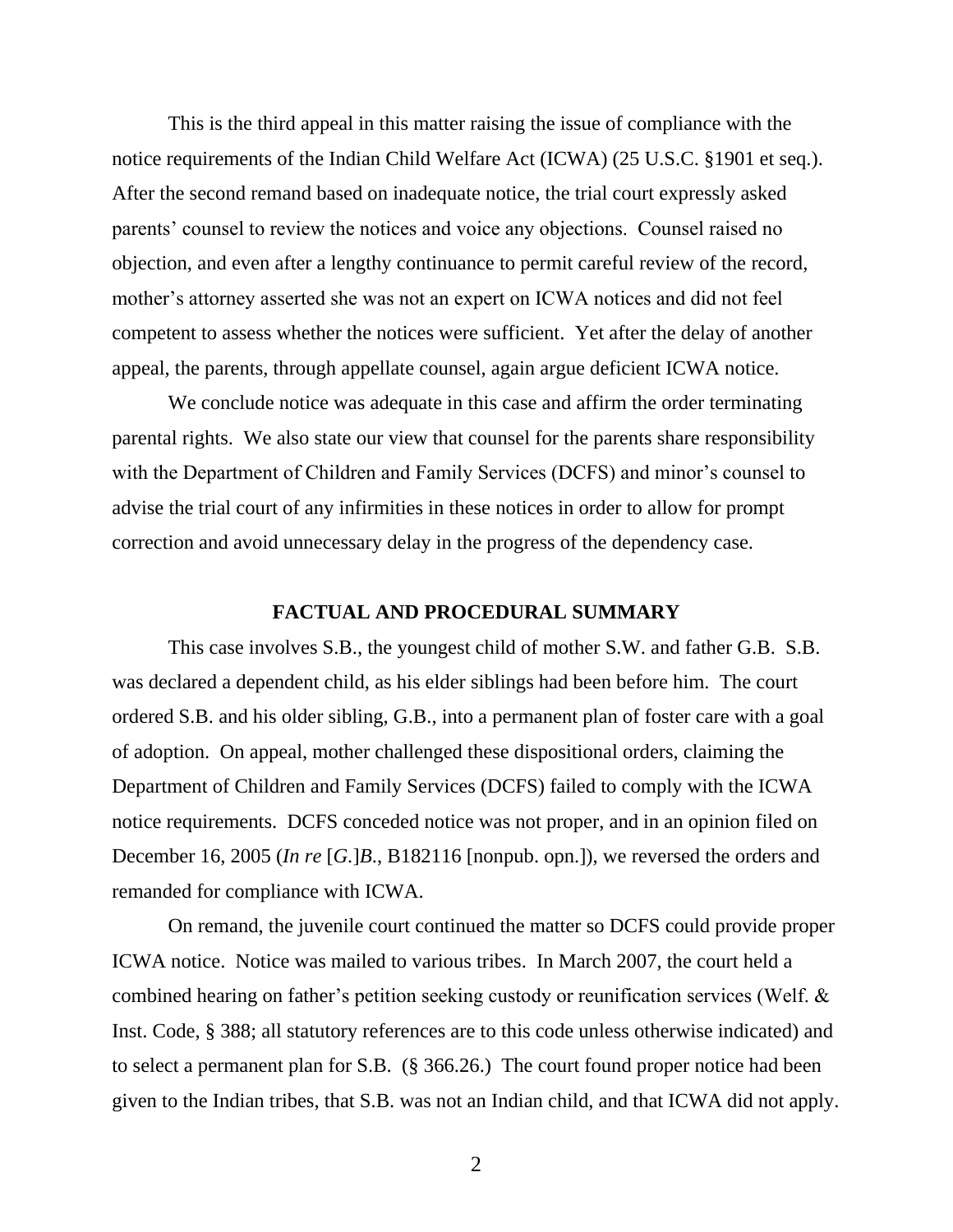The court denied the petition and terminated parental rights to S.B. The parents appealed the termination of parental rights, challenging the adequacy of the ICWA notice. Pursuant to the stipulation of the parties, in September 2007, this court issued an order reversing the March 2007 judgment for the sole purpose of perfecting ICWA notice (Case No. B197376).

In June 2008, the court reviewed the most recent ICWA notices as to S.B., and asked counsel for the parents whether they had any objections with regard to ICWA compliance. Father"s counsel had none. Mother"s attorney stated she had not had an opportunity "to look through the I.C.W.A. notices and compare them to anything." The court continued the matter to give counsel that opportunity, ordering parents' counsel "to review the I.C.W.A. notices and specify any objection you have. And that"s not like "I haven't looked at it." You have to look at it, you have to think about it, and you have to make an objection known. At that time the court will reinstate the termination and find I.C.W.A. is not applying to either child since both children have the same parents and we have letters from each and every tribe current—I believe each and every tribe, but it's your job to find that out, and county counsel can look at it too, and make sure we have each and every tribe."

The matter was heard in August 2008. Father's counsel was not present, and the court appointed new counsel for him. Mother"s counsel advised the court that mother "just told me that she has family living on a reservation in Mesa, Arizona." The court questioned mother further, and mother clarified that she was not claiming her son is an Indian tribe member with that tribe.

The court then asked counsel for the parents if they had any objections to the ICWA notices. Father"s attorney stated he had no legal objection he could express. Mother"s counsel stated she had looked at the record and had not seen anything wrong, but said she was not an expert on ICWA, and did not feel competent to make that assessment. The court explained it was not asking for an opinion, just whether she had any legal objection. Mother"s counsel replied, "Not that I know of, no."

3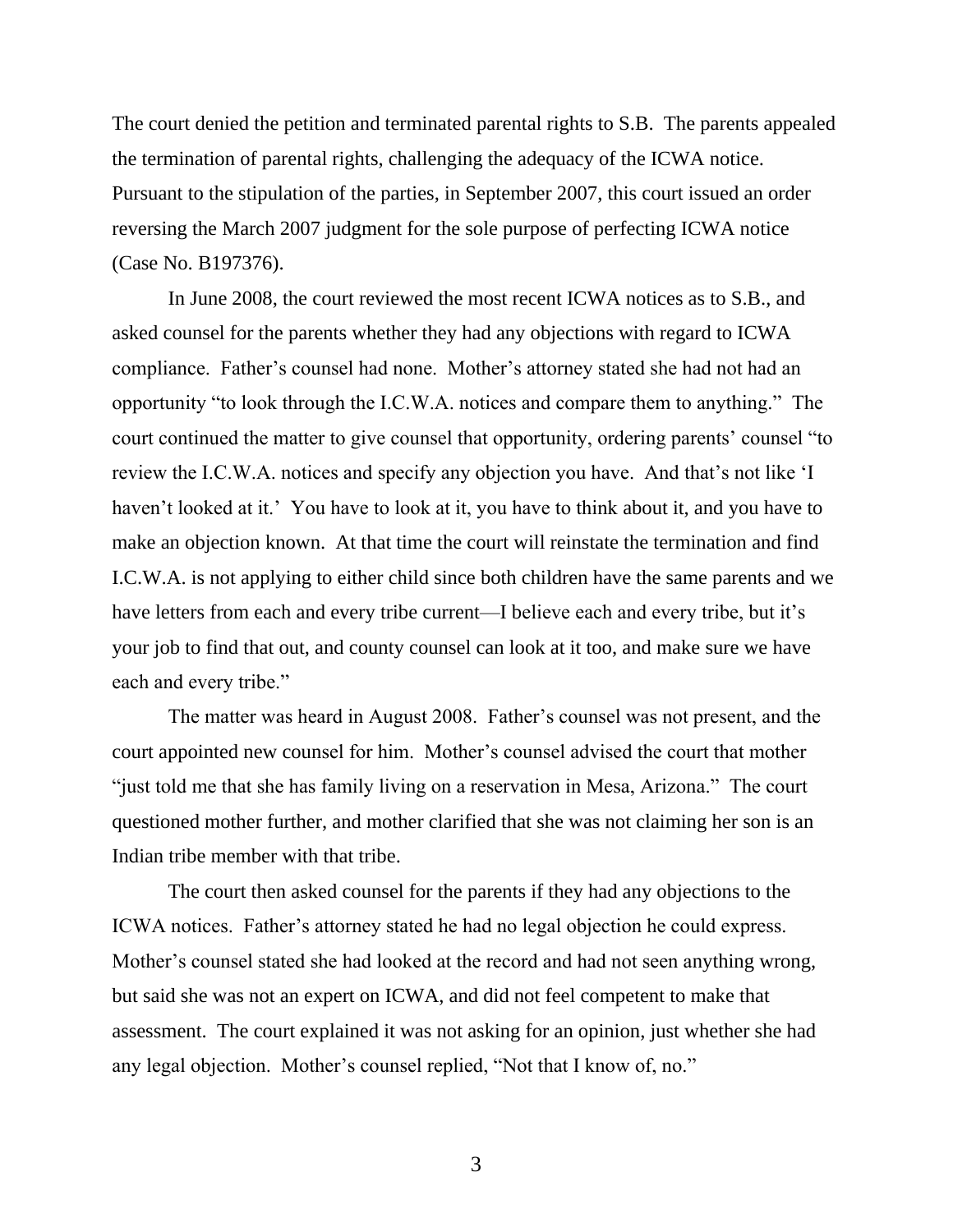The court found, based on the evidence presented, that there was no "reason to know" that the Indian Child Welfare Act applies to S.B. The court having found that ICWA does not apply, in accordance with the conditional remand in our September 2007 order, reinstated its prior order terminating parental rights as to S.B. Mother and father each filed a timely appeal from this order.

#### **DISCUSSION**

Parents argue the ICWA notices were insufficient because the record does not reflect that DCFS properly notified three of the tribes it had identified and listed, or that these tribes received actual notice of the dependency proceedings.**1**

The record contains a certificate of mailing, signed by the social worker, certifying that "a copy of the Notice of Child Custody Proceeding for Indian Child, with a copy of the petition identified on page 1 of this form, was mailed as follows. Each copy was enclosed in an envelope with postage for registered or certified mail, return receipt requested, fully prepaid. The envelopes were addressed to each person, tribe, or agency as indicated below." Listed were 14 tribes (one of which was sent two separate notices), the Bureau of Indian Affairs, and the Secretary of the Interior.

Parents make no claim that the content of the notices was inadequate, or that a tribe entitled to notice was not included on the list. They argue that DCFS failed to comply with section 224.2, subdivision (c), which requires that "[p]roof of the notice, including copies of notices sent and all return receipts and responses received, shall be filed with the court in advance of the hearing . . . ." (See also Cal. Rules of Court, rule 5.482(b): "Proof of notice filed with the court must include *Notice of Child Custody Proceeding for Indian Child* (form ICWA-030), return receipts, and any responses received from the Bureau of Indian Affairs and tribes.")

 $\overline{a}$ 

**<sup>1</sup>** The three tribes at issues are the Chickasaw Nation, Navajo Children & Family Services, and Gila River Pima-Maricopa Indian Community.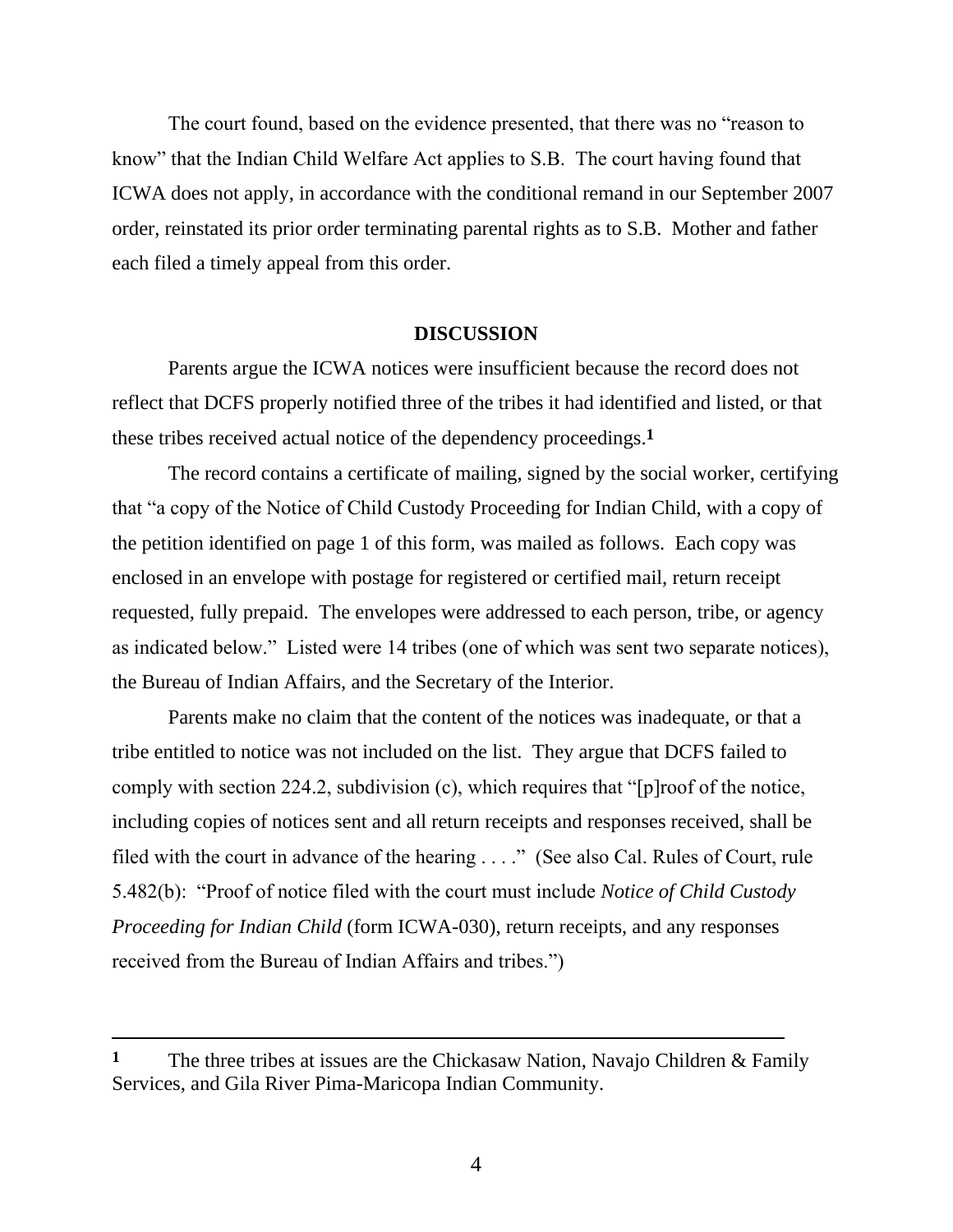DCFS did fail to include return receipts as to any of the notices, and only filed responses from nine tribes. But the filing of return receipts of responses is not required under ICWA. (See *In re L. B.* (2003) 110 Cal.App.4th 1420, 1425, fn. 3.) And any failure to comply with the California filing requirement is harmless in this case.

The social worker certified that she sent notice, and obviously the nine tribes that responded each received the notice. Nothing in the record suggests, nor are we presented with any reason why, the social worker would have performed her duty to send ICWA notice to some of the listed tribes, but neglected to send notice to the others. Under these facts, we rely on the presumption in Evidence Code section 664 that official duty has been regularly performed. In the absence of any contradictory evidence, and there is none, we conclude that ICWA notice was given to all appropriate tribes. (See *In re. L.B., supra*, 110 Cal.App.4th at p. 1425.) Proper notice having been given and no tribe having sought to intervene, the trial court properly reinstated the order terminating parental rights as to S.B.

More troubling in this case is the failure of parents' trial counsel to carefully review the record at the time of the hearing in order to raise any potential ICWA notice problem in a timely manner. As we have discussed, the court asked if either parent had objections to the ICWA notice. When mother"s attorney stated she had not had an opportunity to look through the notices, the court continued the matter for that purpose, directing counsel to review the ICWA notices and specify any objections. Two months passed before the matter was heard. This time, father"s counsel raised no objection to the notice, and mother's counsel stated: "I'm not an expert in I.C.W.A. I don't have any training in I.C.W.A. I looked at it. I personally didn"t see anything wrong, but I don"t feel I'm competent to make that determination myself. So if the court really wants some sort of opinion from someone in my office that has more knowledge than I do, then I"d be happy to provide that, but I just want that on the record." The court explained it was not asking for an opinion, "I was asking whether or not there is a legal objection." Mother's counsel replied, "Not that I know of, no."

5